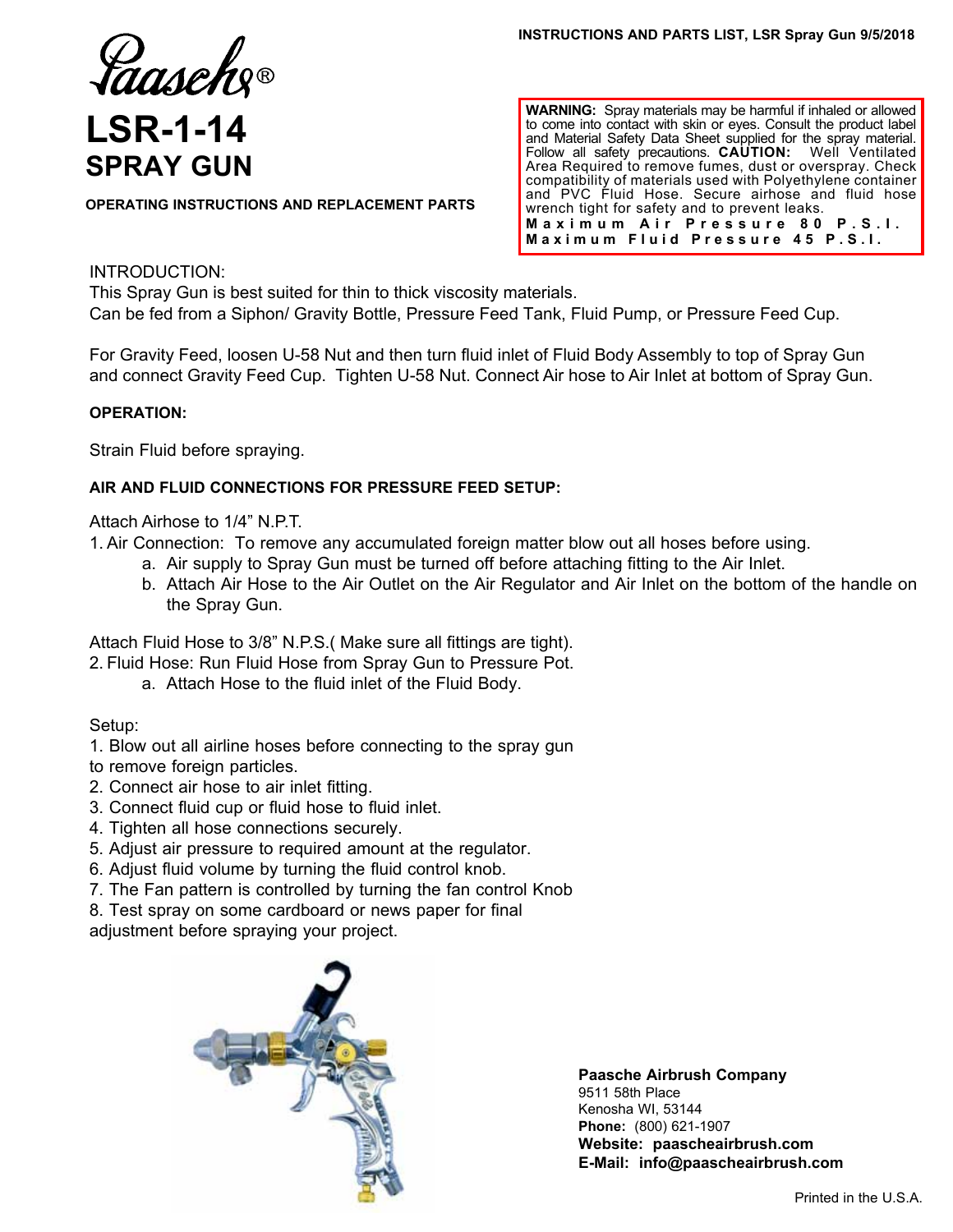| (small) O-Ring |
|----------------|
|                |

- 2. **U-3633** (Large) O-Ring
- 3. **U-3687** Packing Set
- 4. **BUS-7B** Fluid body
- 5. **LS-5** Needle
- 6. **U-** Stainless Tip (Select Size)
- 7. **BSR-15-** AirCap (Select Size)
- 8. **BUS-12**





**Tanks** 

Hose Fittings for connection to Fluid Body and Material Tank



LM-14S (Stainless Steel)

## **LSR-1-14 PARTS LIST**